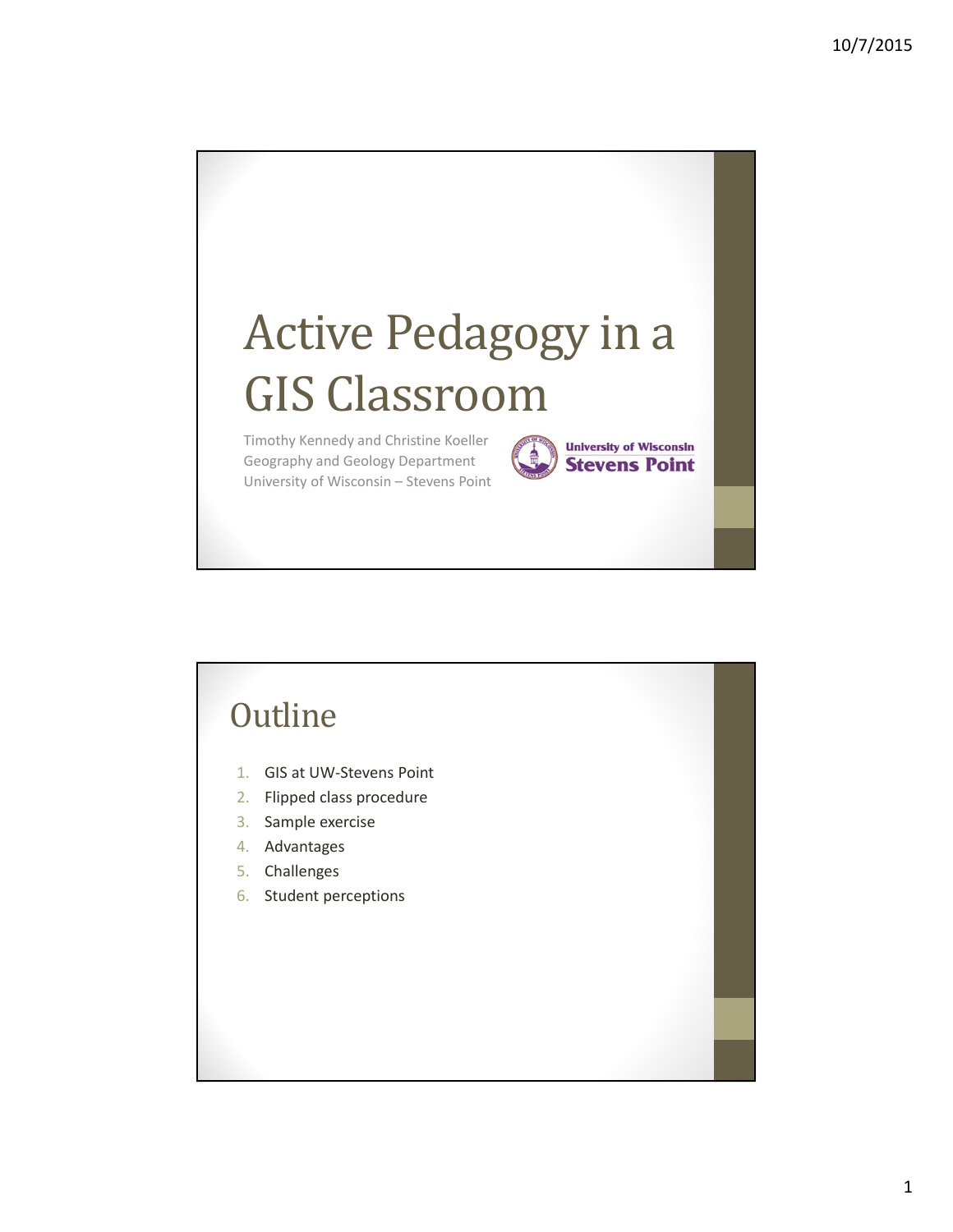#### GIS at UW-Stevens Point

- Geography major Geographic Information Science and Cartography Option
- Majors 15
- Minors 45
- Professional Certificates 17
- Students/year approximately 750

#### GIS at UW-Stevens Point

- One GISystems course (<10% Geo students)
- Five core GIScience/Cartography/Remote Sensing courses (25% Geo students)
- Nine application/thematic courses (60‐70% Geo students)
- Typical GIS Course:
	- 3 credits
		- Two 50 minute lecture periods per week
		- One 100 minute lab period per week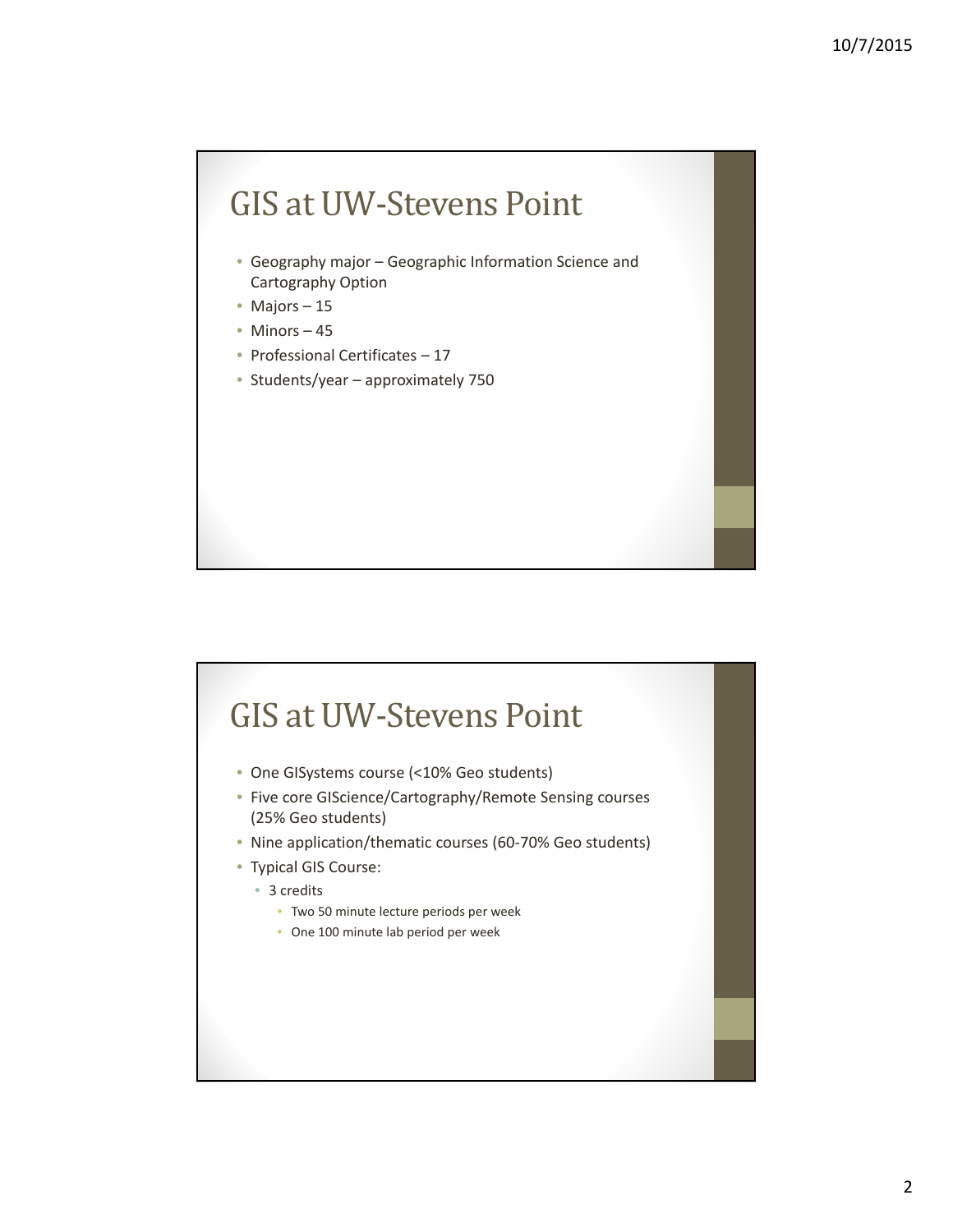### GIS I - Flipped Class

- Geographic Information Systems I
- Student discipline interest (Fall 2015):
	- Geography and Geoscience 8
	- Planning 11
	- Fire  $-1$
	- Wildlife 1
	- Soils  $-1$
	- Forestry 5
	- Fish/water 3
- Pre-class assigned reading
- Screen capture video lecture
- Student acceptance

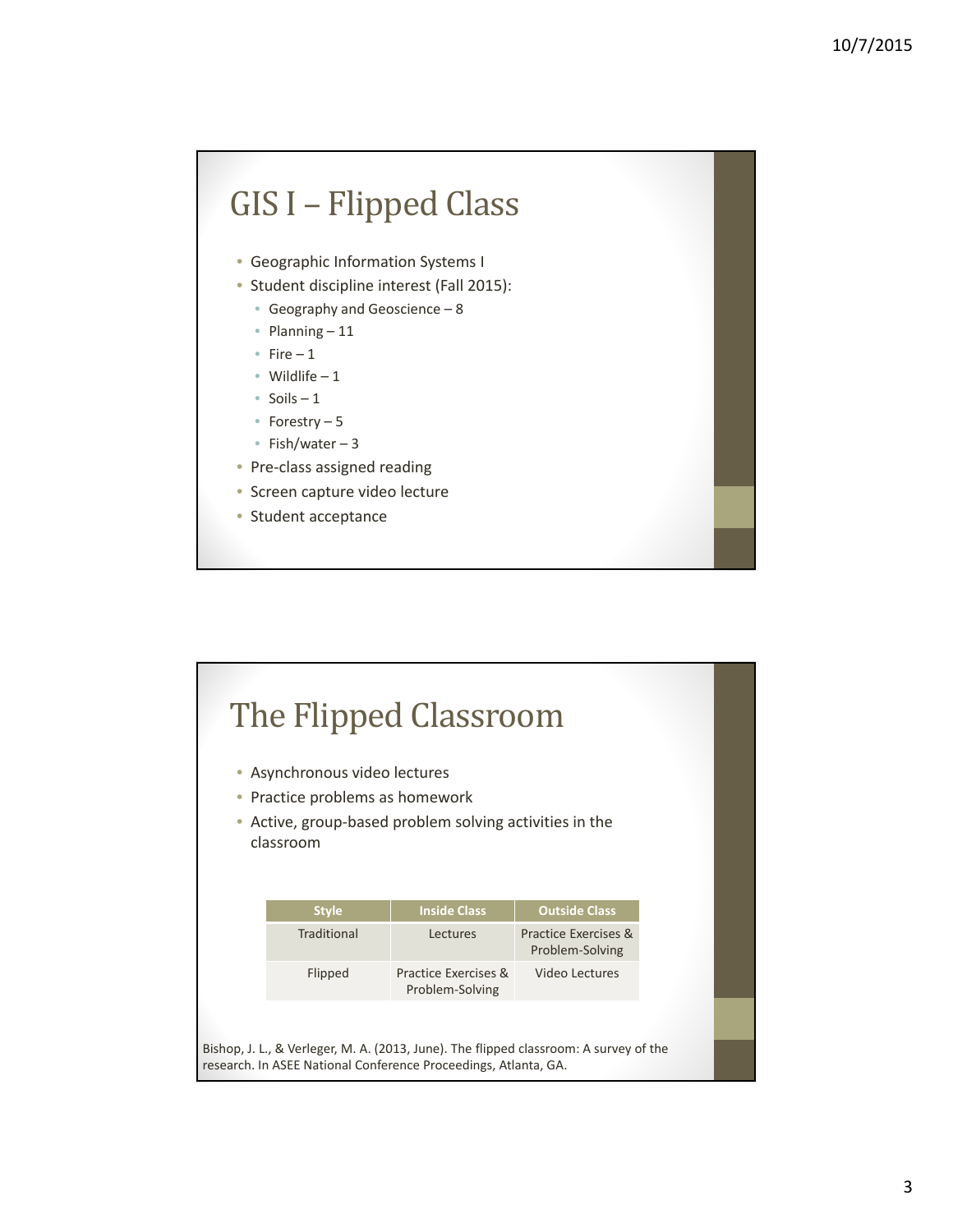#### In-Class Procedure

- 1. Form student groups
- 2. Assign roles
	- a. Manager
	- b. Presenter
	- c. Recorder
- 3. Set time limits (predetermined outline)
	- a. Pre‐class assignment & assessment
	- b. Steps 1–4, 10 minutes/5 minutes
	- c. Steps 5–6, , 15 minutes/5 minutes
	- d. Step 7, 10 minutes/5 minutes

## In-Class Exercise • Bear Baiting Study • Traditional delivery: • 35 minute lecture • 15 minutes exercise • Flipped delivery: • External video lecture • 50 minutes exercise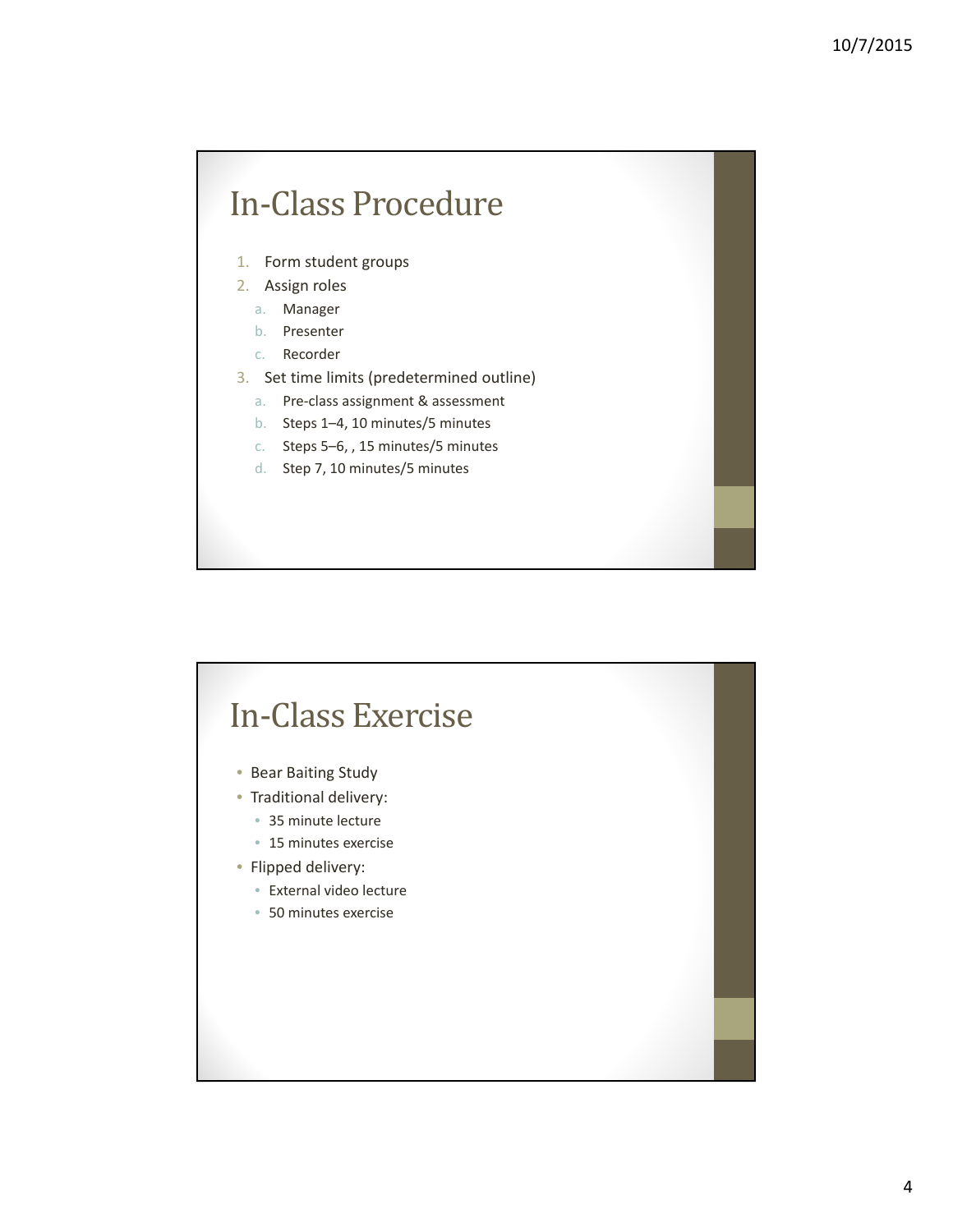#### Advantages

- Critical thinking engagement
- Small groups
- Individual student connections
- Students are participants
- More questions, opinions
- Social engagement with peers
- Group acceptance
- Roles change
- Full class period
- Improved instructor awareness

#### Challenges

- Class time
- Active schedule management
- Pre-assignment preparation key
	- Pre‐assignment assessment required
	- Students cannot participate if pre‐assignment not complete
- Role acceptance ‐ Passive audience
- Diverse audience
- Instructor commitment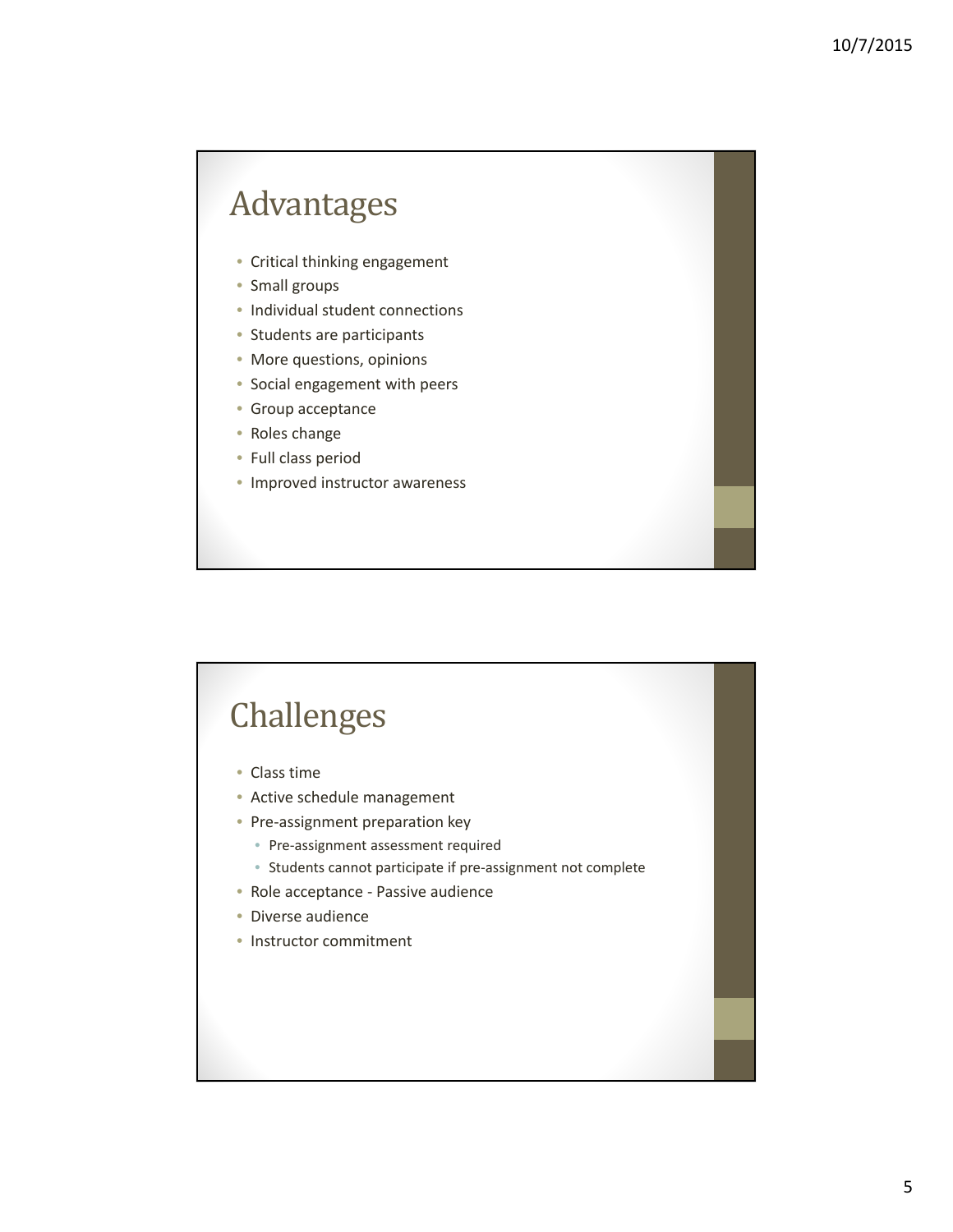#### **Student Perceptions**

- Tuesday lecture period ‐ watch videos
- Thursday lecture period ‐ 45 minutes group work, 5 minutes survey
- N = 31
- Response Key
	- $1 = \text{Agree}$
	- 2 = Slightly Agree
	- $3 = Neutral$
	- 4 = Slightly Disagree
	- 5 = Disagree

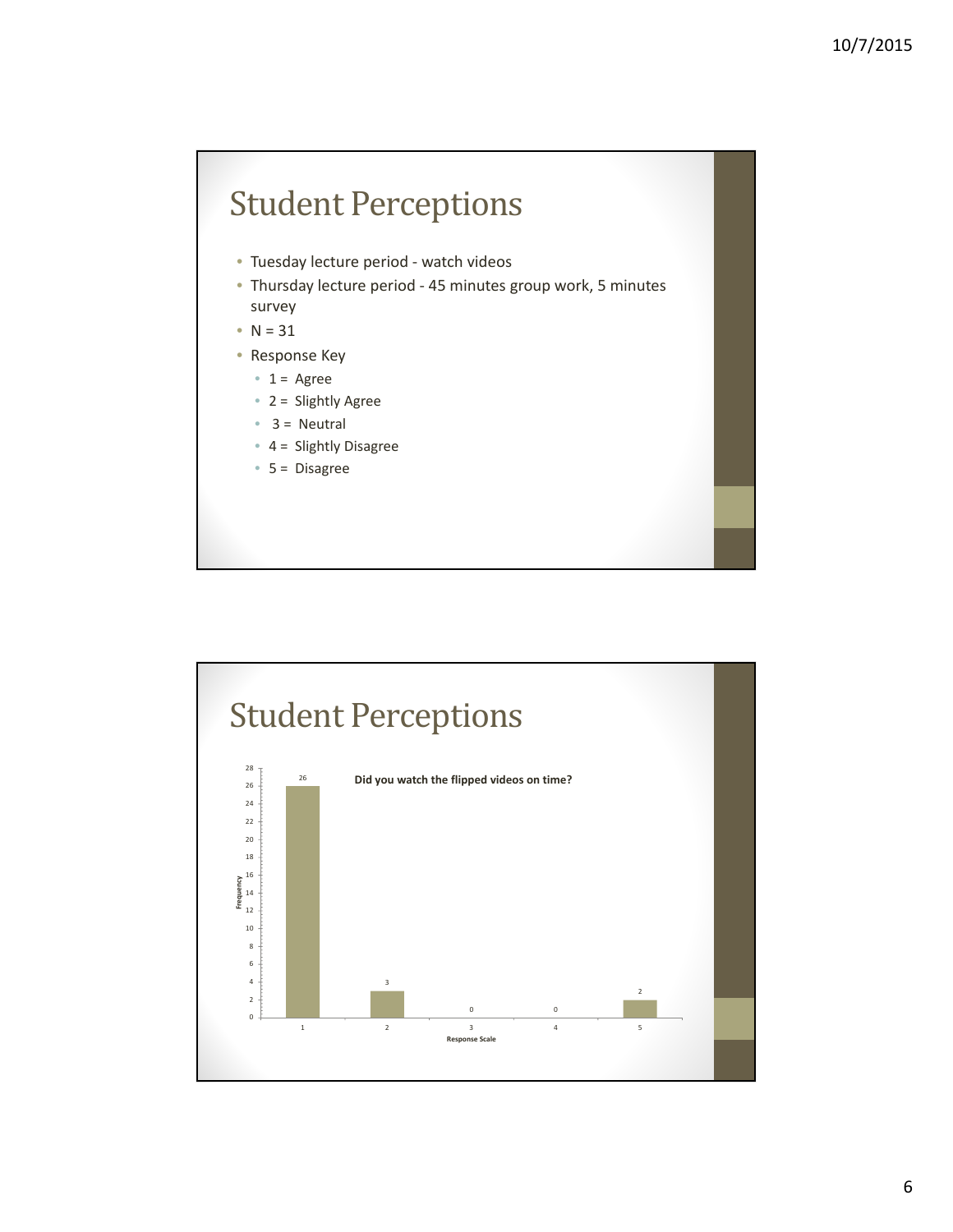

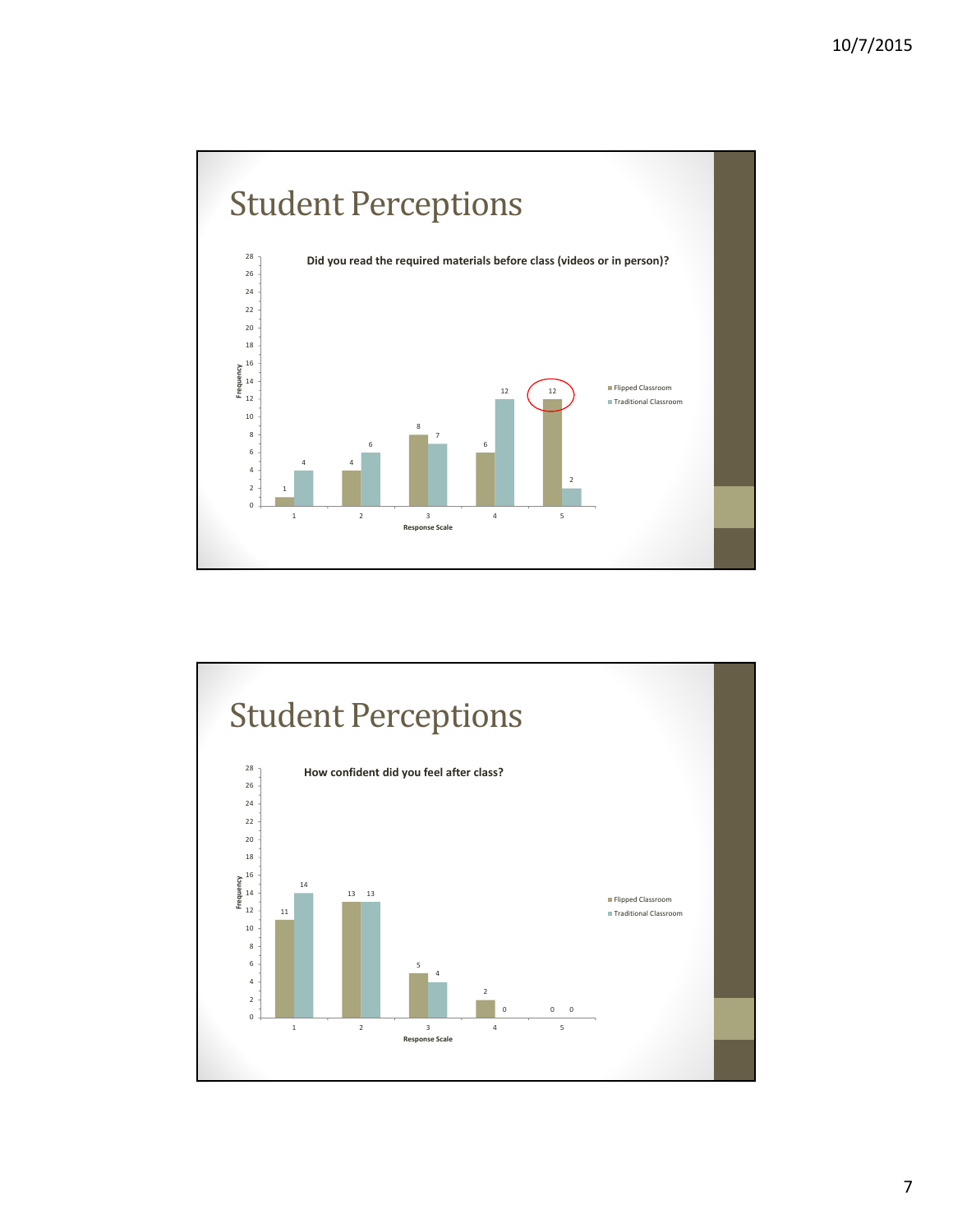